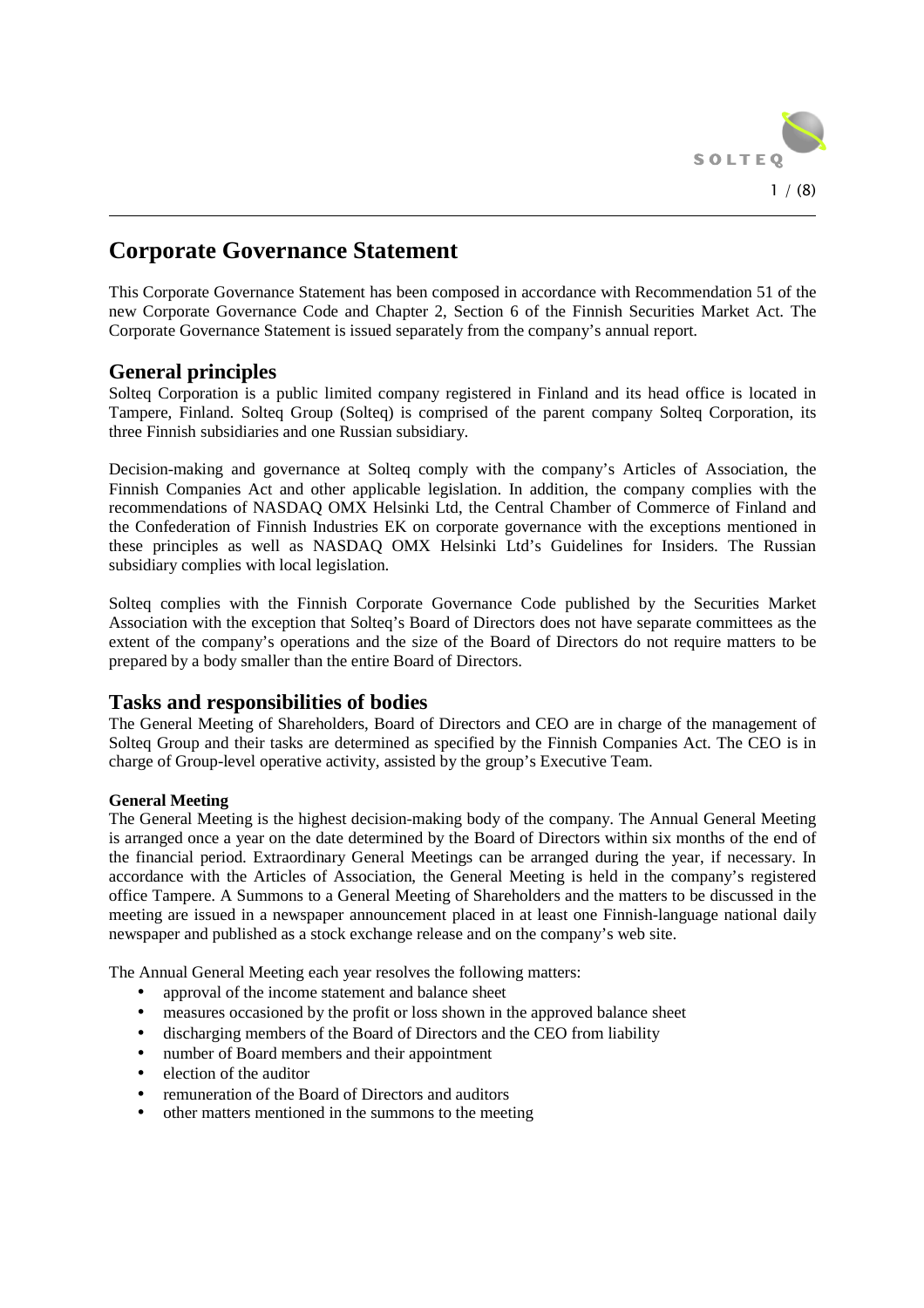

### **Board of Directors**

The Board of Directors of Solteq Corporation is responsible for the Company's management and the appropriate arrangement of its operations. The Board of Directors is responsible of duties that are specified in the Articles of Association and the Finnish Companies Act. The main duty for the Board of Directors is to confirm company's strategy and budget, make decisions of financial agreements and make decisions of purchase and sale of significant assets. The Board of Directors follow company's financial development by monthly reports and other information that company's management provide to the Board.

The essential duties and responsibilities of the Board are defined primarily by the Articles of Association and the Finnish Companies Act. The Board annually ratifies a working order that specifies the meeting procedure of the Board of Directors and its tasks.

In accordance with the working order, the tasks of the Board of Directors are to:

- give instructions and orders for proper organization of management and functions
- appoint CEO and supervise CEO's actions,
- within the limits of the company's business, make decisions on all abnormal or significant issues in respect to the company's extent and quality of present operations,
- represent the company,
- give procuration by the Articles of Association
- act as an plaintiff or defendant on behalf of the company and make decisions of any compensation claims to be made,
- assume responsibility for company's operations, result and development,
- prepare subjects to the General Meeting,
- execute decisions made in the General Meeting,
- reinforce long term strategy,
- approve budget,
- decide on development of investment and significant single investments,
- decide on company and real estate purchases, decide on significant expansion of the business and decide on equity based investments.
- strengthen the Group's policy of controlling the financial risks,
- approve the principles for salaries and other benefits paid to personnel,
- take care of all the duties defined in the Finnish Companies Act, Articles of Association or any other specification that involves the company and are not instructed to other bodies.

In accordance with the Articles of Association, the Solteq Board of Directors has a minimum of five and a maximum of seven regular members. The Board members are elected by the Annual General Meeting for one term of office at a time. The term of office begins at the end of the General Meeting that elected the Board and expires at the end of the first Annual General Meeting of Shareholders following the election. The Articles of Association place no restrictions on the power of the General Meeting to elect members for the Board of Directors. The Board of Directors elects a Chair from its members and the Board of Directors is deemed to have a quorum present when half of its members are present. In addition to matters to be resolved, the Board of Directors is given real-time information on the operation, financial standing and risks of the group in the meeting. The Board of Directors convenes 14 to 16 times a year according to an agreed schedule, in addition to which the Board of Directors convenes when necessary. Minutes are kept for all meetings.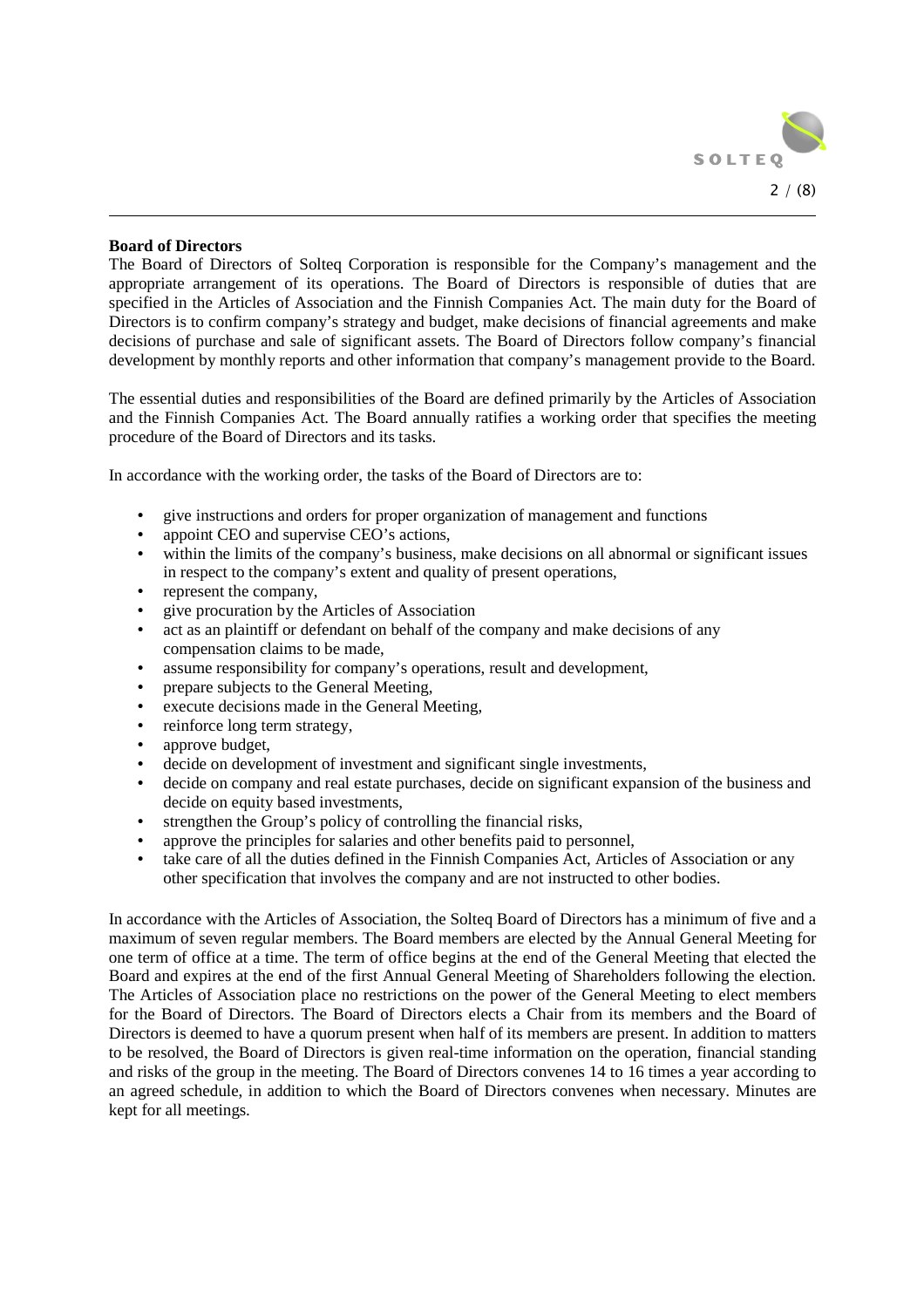

In year 2009 Solteq Board of Directors had six members: Ali Saadetdin (Chair), Seppo Aalto, Ari Heiniö Veli-Pekka Jokiniva, Jukka Sonninen and Markku Pietilä.

From the Board of Directors independent members are Heiniö, Jokiniva, Pietilä and Sonninen. In addition Heiniö, Jokiniva and Sonninen are independent from significant stock owners.

The Board of Directors convened 13 times and participation percentage was 76 %. All the absence from the meetings was because of health reasons.

#### **CEO**

The Board of Directors appoints the CEO. The CEO is in charge of the management of the company's business operations and governance in accordance with the Articles of Association, the Finnish Companies Act and the instructions given by the Board. The CEO is assisted in the management of the group by the Executive Team.

Hannu Ahola acted as the CEO of the company in 2009.

### **Executive Team**

The Executive Team is appointed by Solteq's Board of Directors. The Executive Team assists the CEO in the operative management of the Company, prepares matters handled by the Board and the CEO as well as plans and monitors the operations of the business units. The Executive Team convenes when necessary. The CEO acts as a chairman of the Executive Team.

Members of the Executive Team in 2009 were Hannu Ahola (CEO), Antti Kärkkäinen (finance), Janne Mäkelä (sales), Johanna Salmi (personnel), Jouko Kiiveri (development of business), Ilmari Vallo (trade), Carl-Eric Packalen (car trade), Risto Metsälä (industry), Jarmo Halmet (information management) and Jani Lehtinen (application services).

#### **Internal audit**

The Group does not have any separate organization for the internal audit. The financial department is responsible for the internal audit in practice together with external auditors. The goal is to make sure that the whole group has similar administration and accountancy.

#### **External audit**

Solteq Corporation has one auditor and if the auditor is not a firm accredited by the Central Chamber of Commerce (Authorized Public Accountants), the company has additionally one deputy auditor. The auditors are elected until further notice. The primary function of audit is to verify that the Financial Statements give accurate and adequate information about Solteq Corporation's result and financial position for the financial period. In addition the Auditors report to the Board of Directors on the ongoing auditing of administration and operations.

In 2009 Solteq's auditor was KPMG Oy Ab, Authorized Public Accountants, with Frans Kärki, APA as the auditor in charge.

# **Compensation**

*Management of compensation*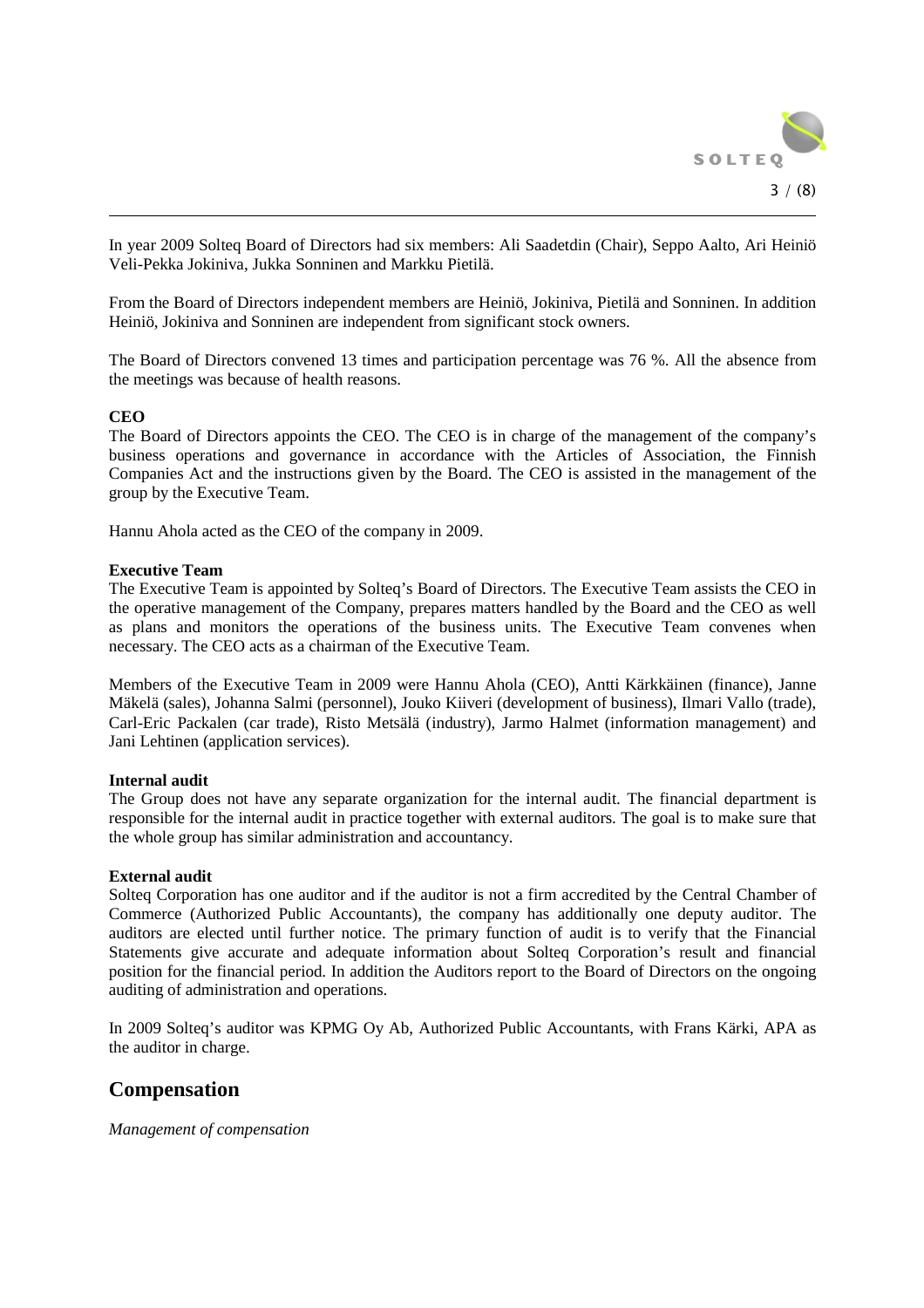

The General Meeting decides on the remuneration paid to the Board of Directors and auditors. The Board decides on the service terms and conditions of the CEO, specified in writing. The compensation principles of the top management are decided by the Board. The Board annually approves the personnel incentive scheme.

### *Board of Directors*

The General Meeting decides on the remuneration paid to the Board of Directors and auditors. The Annual General Meeting resolved on March 27, 2009 to compensate the members of the Board according to the following:

- Members EUR 12,000 per year
- Chairman EUR 48,000 per year.

According to share register maintained by Euroclear Finland Ltd, member of Board Seppo Aalto held 1 662 206 shares, Ari Heiniö held 10 000 shares, Veli-Pekka Jokiniva held 30 000 shares and Jukka Sonninen held 5 000 shares of Solteq Corporation at December 31, 2009.

### *Chairman of the Board of Directors*

The salary of the Chairman of the Board was EUR 46,242 in 2009. The Chairman of Board is not included in the bonus program of the company.

According to share register maintained by Euroclear Finland Ltd, Chairman of the Board held 3 481 383 shares of Solteq Corporation at December 31, 2009.

# *CEO*

The Board decides on the service terms and conditions of the CEO, specified in writing. Currently the CEO has:

• 3 months' period of notice and salary for the period of notice should the Company give notice, in addition to which he is entitled to severance pay equivalent of 9 months' fixed salary.

The CEO's remuneration consists of salary in money, fringe benefits, a possible annual bonus based on performance and of share-based incentive scheme.

The CEO's total salary, including benefits, totaled EUR 179,164 in 2009.

#### *Executive Team*

The Executive Team's remunerations consists of salary in money, fringe benefits, a possible annual bonus based on performance and share-based incentive scheme. The compensation principles of the Executive Team members are decided by the Board.

The Board of Directors decided on February 26, 2008 to introduce share-based incentive scheme to be a part of Solteq Group's incentive and engagement program. Share-based incentive scheme provides the target group with a possibility to earn a bonus as Company's shares for three one-year-long earnings periods if the set goals are achieved. Earnings periods are calendar years 2008, 2009 and 2010.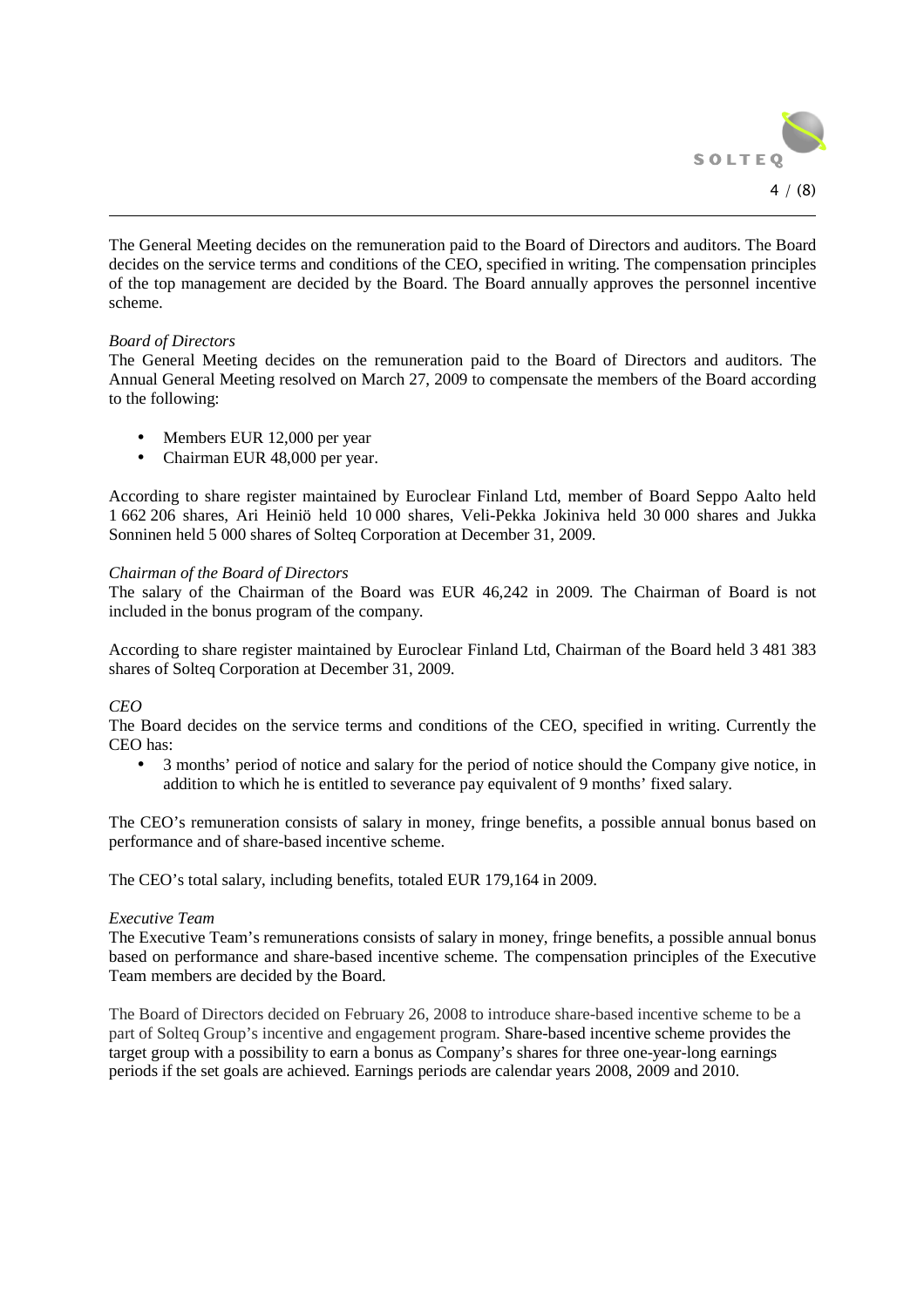

The Board of Directors decides the key persons who belong to the target group and their maximum bonus. Maximum bonus will be informed as a number of shares. Achieving the set goals for the earnings period will determine how big proportion of the maximum bonus will be paid to key persons.

Bonus paid based on the share-based incentive scheme will be paid in the end of the earning period as a combination of shares and money. Shares paid as bonus must be owned for two years after the end of the earnings period.

In the target group belong all the Solteq Group's key persons that have been decided by the Board of Directors. All the persons that belong to the target group need to have an employment contract that is valid until further notice in one of Solteq Group companies. Other terms of employment contracts are not effected by the share-based incentive scheme.

In the share-based incentive scheme has three one calendar year earnings period that begin every year January 1 and end every year December 31 at years 2008, 2009 and 2010. Bonus to be paid will be determined after the earnings period based on achieving the set goals by the end of April.

Based on the share-based incentive scheme the maximum amount of shares is 360,000 Solteq Corporation's own shares that can be given to key persons during three-year period.

No bonuses have been paid based on the share-based incentive scheme during the year 2009.

#### *Shares in Executive Team*

According to the share register maintained by Euroclear Finland Ltd, CEO Hannu Ahola did not hold shares in Solteq Corporation on December 31, 2009. Other members of the Executive Team held 239,530 shares altogether.

# **Internal control and risk management systems associated with financial reporting**

The ultimate responsibility for accounting and financial administration lies with Solteq Corporation's Board of Directors. The Board is responsible for internal control, and the CEO is responsible for the practical arrangements and monitoring of the control system. The steering and monitoring of business operations is based on the reporting and business planning system covering the entire Group. The CEO and CFO give both Board and Executive Team meetings presentations of the Group's situation and development based on monthly reports.

#### **Risk management system**

The Group's risk management is guided by legal requirements, business requirements set by the owners of the company as well as the expectations of the other important stakeholders. The goal of risk management is to identify and acknowledge the risks involved in the company's operations as well as to make sure that the risks are appropriately managed when making business decisions. The company's risk management supports the attainment of strategic goals and ensures the continuity of business operations.

Solteq takes risks that are a natural part of its strategy and objectives. The company is not ready to take risks that might endanger the continuity of operations or that are uncontrollable or that can significantly harm the company's operations. Risks are divided into risks related to business operations, personnel, finance, legal and financial risks. In the process of risk management, the goal is to identify and evaluate the risks, after which a risk-specific plan is drawn up and concrete action is taken. Such actions may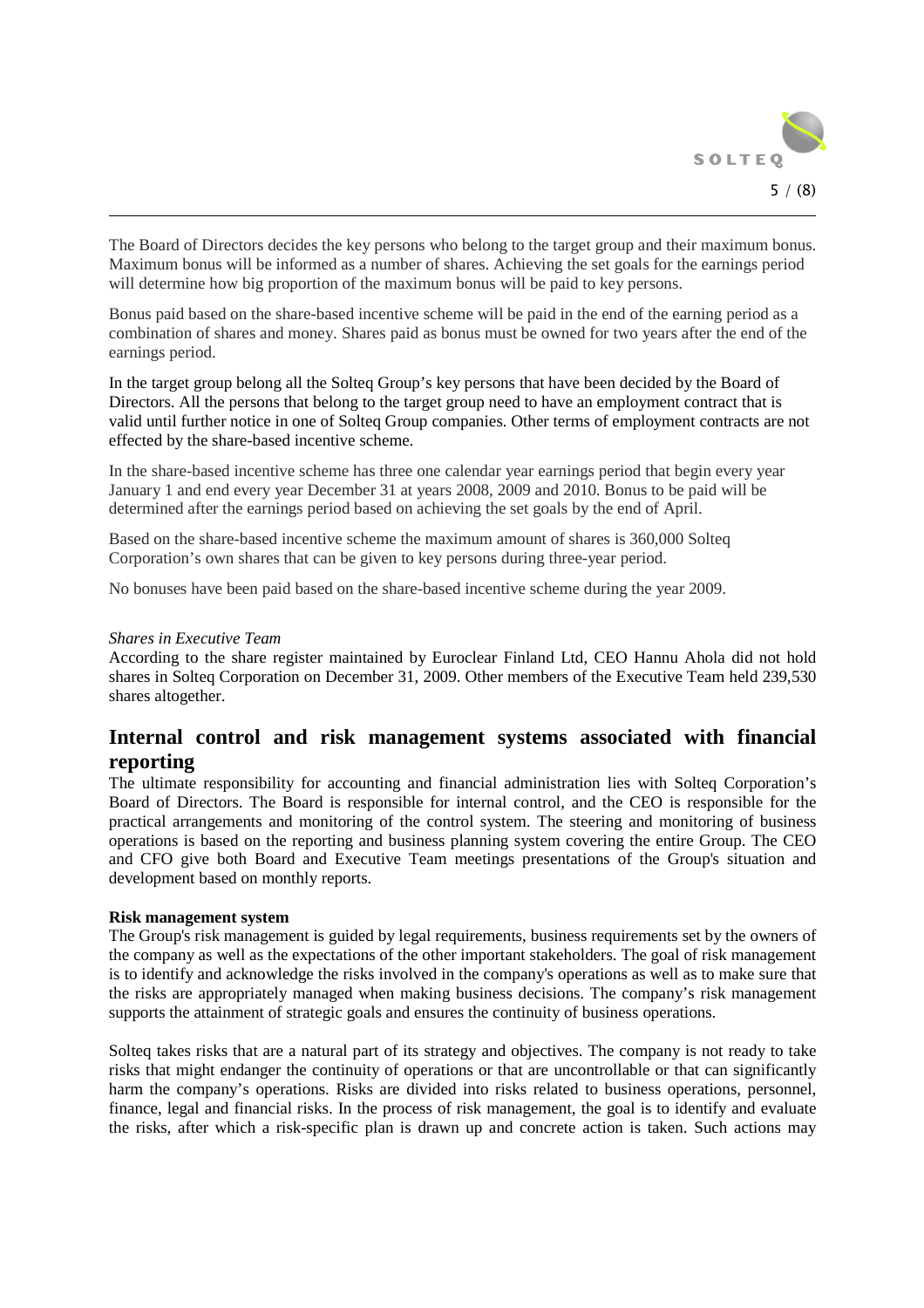

include, for example, avoiding the risk, diminishing the risk by different means or transferring the risk by insurance or agreements. When necessary the Board of Directors will be reported all material changes and new significant risks that are identified in the process of risk management.

In 2009 to the Board of Directors has been reported material risks concerning Company's financial result in the uncertain general financial situation, risks in projects, credit and finance risks and valuation of immaterial assets in the balance sheet.

### **Control environment**

The goal of Solteq's internal control is to support the implementation of the Group strategy and ensure compliance with regulations. The system is based on Group-level policies, guidelines and processes and controls of business operations and support processes. The operating culture is being built by the steering and control of the company's operations by the Board of Directors, the management methods of the company's management, the company's organizational structure and management system, effective utilization of global information system as well as the employees' competence.

The financial department operating under the CFO is responsible for the general controlling function in the financial reporting. The Group applies the International Financial Reporting Standards (IFRS).

### **Risk assessment in financial reporting**

The aim of financial reporting is to ensure that assets and liabilities belong to the company; all rights and liabilities of the company are presented in the financial statements; items in the financial statements have been classified, disclosed and described correctly; assets, liabilities, income and expenditure are entered in the financial statements at the correct amounts; all the transactions during the reporting period are included in the accounts; transactions entered in the accounts are factual transactions; and that the assets have been secured. The risk management process includes an annual identification and analysis of risks related to financial reporting. In addition, the aim is to analyze and report all new risks immediately after they have been identified. Taking into account the quality and extent of the Group's business operations, the most significant risks associated with the reliability of financial reporting are associated with revenue recognition, processing of bad debt reservation, capitalization of product development expenses, impairment testing of assets (including goodwill, capitalized product development expenses and unfinished projects) and deferred tax.

### **Control functions**

The correctness and reliability of financial reporting are ensured through compliance with the Group guidelines. Controls that ensure the correctness of financial reporting include controls related to accounting transactions, controls related to the selection of and compliance with the accounting principles, information system controls and fraud controls.

Revenue recognition is based on the existence of obligatory sale documents. The capitalized amount of the Group's product development expenditure is monthly calculated centrally in the financial department. The calculation is based on project-specific monitoring documentation of R&D activities. Goodwill is tested for impairment during the last quarter of the year. In addition indications of impairment are continuously monitored. Information systems support compliance with the Group's acceptance authorizations. Personnel expenses account for a majority of Solteq's expenditure. Actual and forecasted personnel expenses are monitored and the forecasts are updated at a very detailed level regularly. The result of business operations and attainment of annual goals is assessed monthly by Executive Team and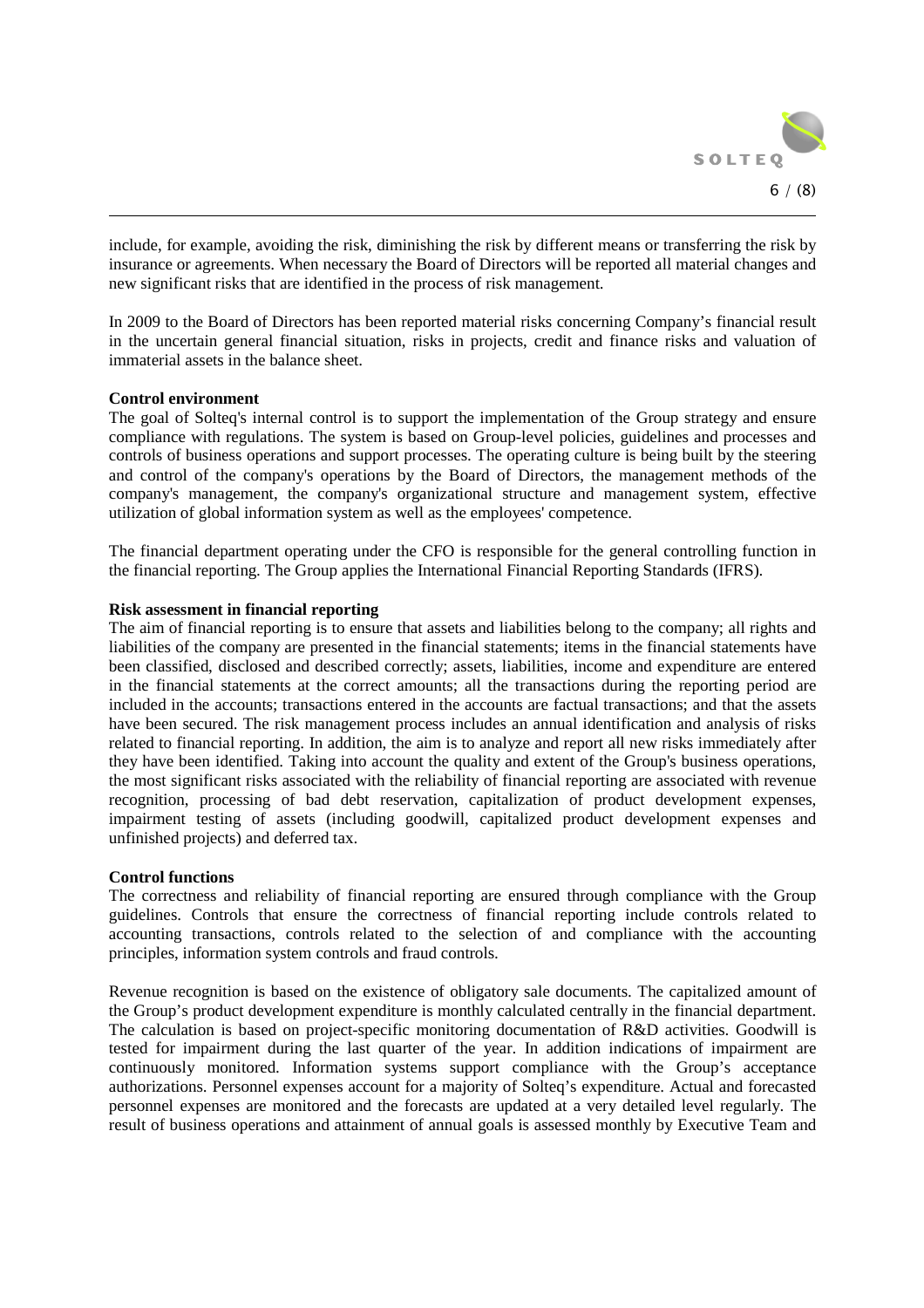

Board meetings. Monthly management and Board reporting includes both actual and forecast data compared to the goals and actual results of previous periods.

Solteq has complemented its organic growth with acquisitions in accordance with its strategy. In making acquisitions, the company aims to follow due diligence and utilize its internal and external competence in the planning phase (e.g. due diligence), takeover phase.

#### **Communication and information**

The purpose of the management's reporting is to produce aptly timed and essential information for making decisions. The financial department provides the guidelines on monthly reporting for the entire organization and is in charge of special reporting instructions associated with budgeting and forecasting. The Financial department internally distributes information on financial reporting-related processes and procedures on a regular basis and the personnel perform their internal control tasks according to such information. When necessary, financial department also arranges targeted training for the rest of the organization on the procedures associated with financial reporting and changes in them. The investor relations maintain the guidelines on the disclosure of financial information in cooperation with financial department.

### **Monitoring**

Monitoring refers to the process to assess Solteq's internal control system and its performance. Solteq also continuously monitors its operations through various assessments, such as internal audits and external audits. Solteq's management monitors internal control as a part of routine management work. The business management is responsible for ensuring that all operations comply with applicable laws and regulations. The financial department also monitors the correctness of external and internal financial reporting. The Board of Directors assesses and ensures the appropriateness and effectiveness of Solteq's internal control and risk management. Solteq's internal control is also assessed by the company's Auditor. The external auditor verifies the correctness of external annual financial reporting. Performed as part of continuous auditing process, auditing targets on typical controls that ensure the correctness of financial reporting. The most significant observations and recommendations of the audit process according to the auditing plan are reported to the Board of Directors.

# **Insider Administration**

Solteq's insider guidelines comply with the NASDAQ OMX Helsinki Guidelines for Insiders effective as of January 1, 2006. The insider guidelines forbid insiders, including persons under their guardianship and companies where they exercise control, to trade in shares or option rights of the company for a period of two weeks prior to the publication of an interim report or a financial statements bulletin (the so-called closed window).

By law, the Company's public insiders include members of the Board, CEO, Executive Team, auditors and the auditor in charge of the company of public accountants. In addition, the Company has a companyspecific insider register that includes those who regularly receive insider information in their work. Persons who are involved in acquisitions or other projects that have an effect on the valuation of the company's shares, are considered project-specific insiders and are subject to a temporary trading suspension. The Company CFO is in charge of the guidance and supervision of insider issues and also maintains the project-specific insider registers if necessary and permanent insiders register. The insider register of Solteq Corporation is maintained by Euroclear Finland Ltd (previously the Finnish Central Securities Depository Ltd.). The up-to-date shareholdings of the insiders can be seen in Euroclear Finland